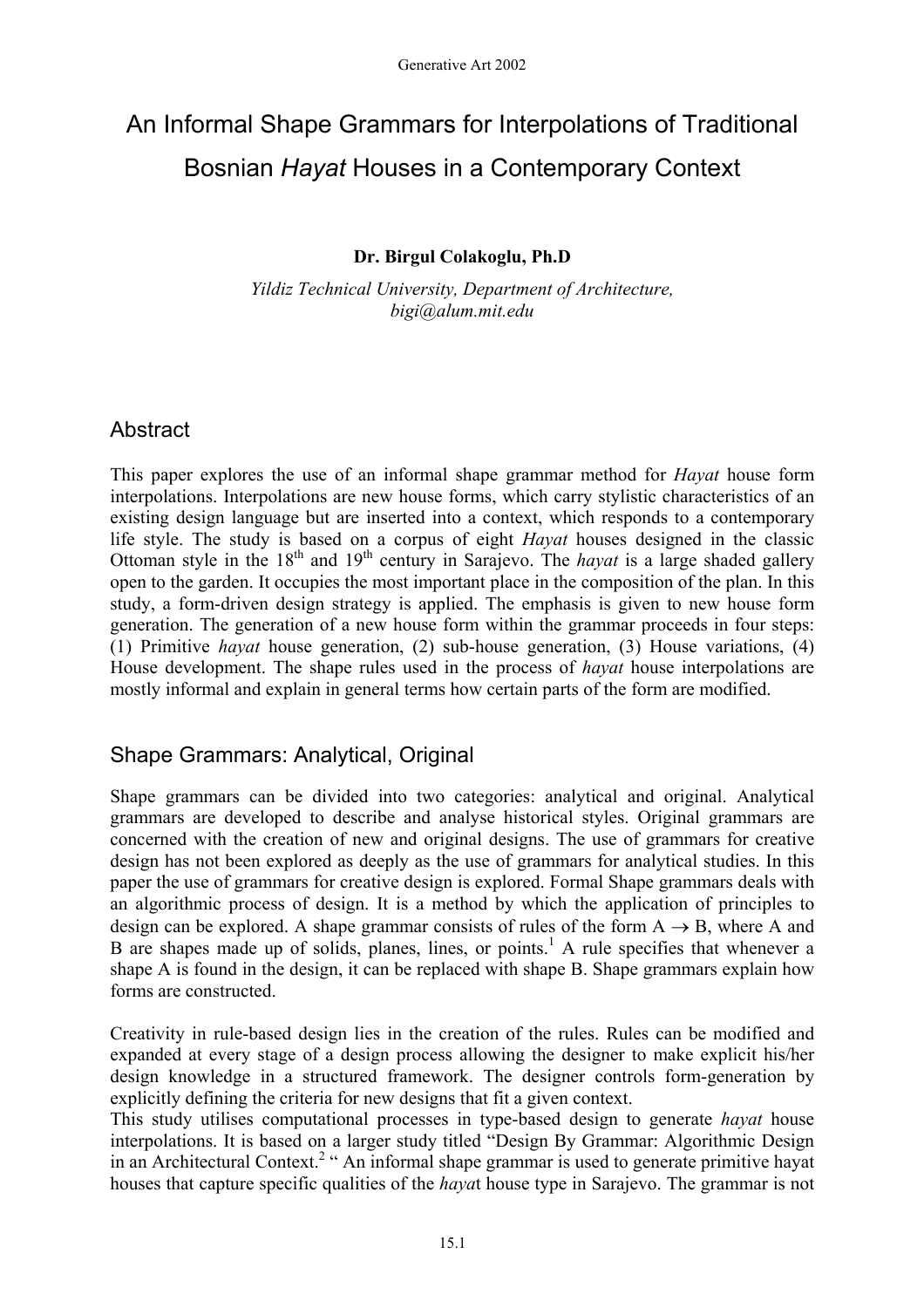merely analytical, aimed at describing a family of designs. And it is not original-grammar developed from scratch to generate entirely new designs. It spans between analytical and original grammars. The process can be summarised as follows. First a set of existing designs were used to infer the rules for primitive TYP. A *hayat* house generation. Three primitive *hayat* house types TYP. A1, A2, and A3 are generated. One of these, a house with a central *hayat* on both floors, TYP. A1 is selected for further elaboration. Than by applying the generative principles of shape grammar method sub-types of TYP. A1 are generated. And than variations of sub-TYP. A1 are created and developed with shape rules of addition and subtraction by introducing different constraints.

The rules are grouped based on their vocabulary and some based on the modification that they execute on the form. They are labelled in numeric order from 0 to 13. Some of the rules used in this study are self-explanatory and some are not. When necessary, detailed explanations of rules are given.

# *Hayat* Houses

Eight *hayat* house designs from the 18<sup>th</sup> and 19<sup>th</sup> century found in Sarajevo, Bosnia and Herzegovina are the basis for this study. Two different sources of information (drawings and field trips) are used for the identification of the eight house designs.





**Figure 1:** Detached *Haya*t House **Figure 2:** Semi-detached *Hayat* House

In its simplest geometric abstraction, the *hayat* house consists of two main elements, the rooms and the *hayat*. The *hayat* is a large shaded gallery open to the garden. It occupies the most important place in the composition of the plan. It is the backbone of the overall spatial configuration of the house. Its shape and size varies according to the geometry of the site and the size of the house. The house grew around this core, rooms and a hall, and the plan of the house continuously changed. The enlargement and development of the core pattern of the *hayat* house is based on the additive principle of design.3 The additional rooms around the *hayat* were build as the family expanded. Thus, it is difficult to determine an exact style of this domestic architecture. However the geometric simplicity of the basic schema of the *hayat* house allowed it to be modified according to each specific plot of land and also gave it great flexibility for future variations.

The *hayat* house is based on the dichotomy of semi-open and covered spaces. The main characteristics of the *hayat* house depend on its vertical and horizontal functional divisions. The horizontal plan of the house is divided into public and private spaces.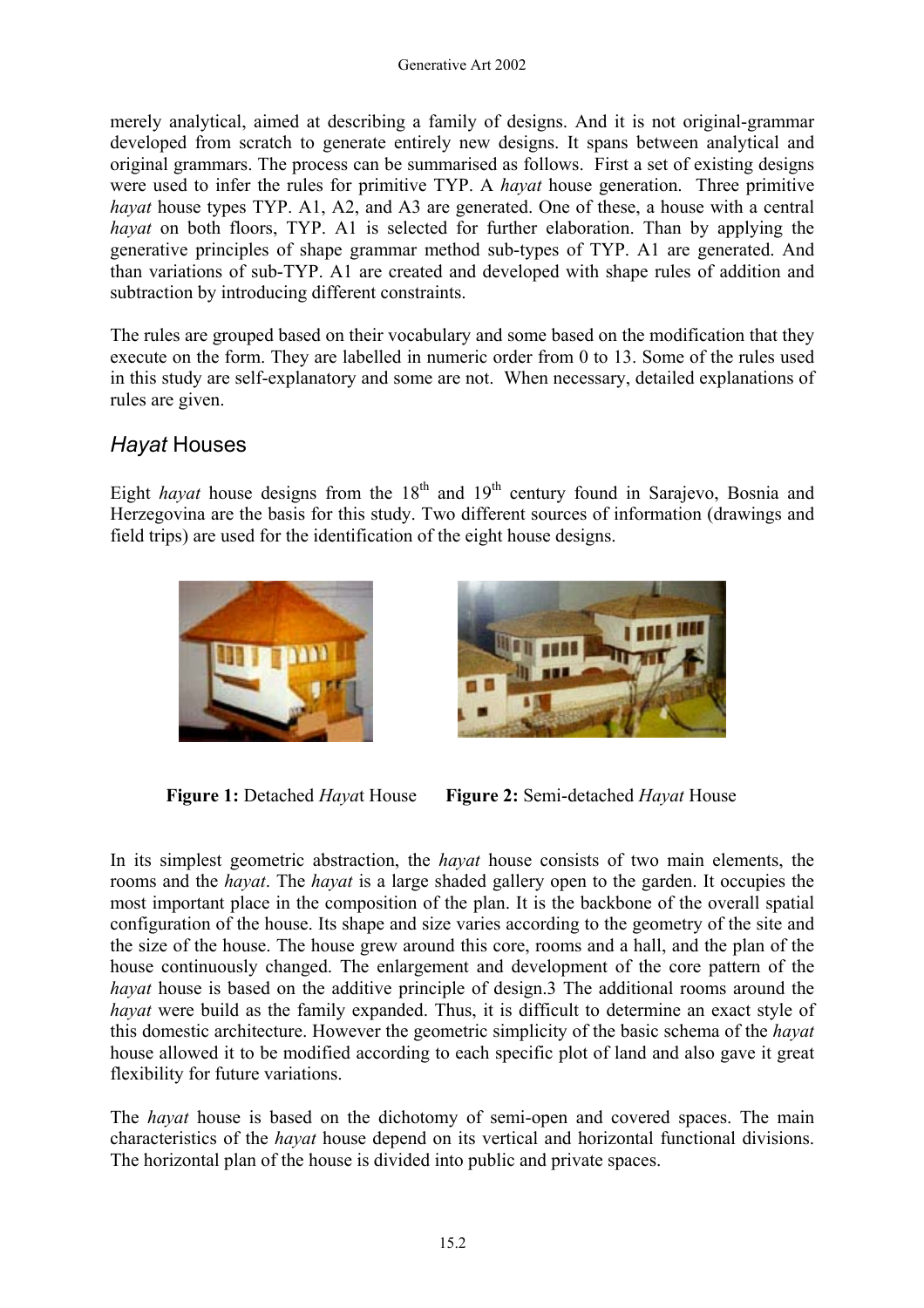The vertical plan of the house is divided into two floors: the ground floor and the first floor. The ground floor whose geometry is often modified according to the demands of the site is semi- public and consists of a *hayat*, one or two rooms, a kitchen, and storage spaces. The first floor is used as private space and consists of a *hayat*, porch, and rooms.

*Hayat* houses named as TYP.A can be classified into three families of houses, depending the configuration and the elements of the ground floor. TYP.A1- a house with *hayat* at both levels, TYP.A2- a house with no *hayat* at ground floor level, and TYP.A3- a house without ground floor.

There are two types of urban *hayat* houses, detached and semi-detached. Although both have the same spatial configuration, the semi-detached *hayat* house integrates two (private and public) houses and two courtyards while the detached *hayat* house has only one courtyard. Figures 3, 4 and 5 illustrate the layout compositions of semidetached and detached *hayat* houses found in Sarajevo.



**Figure 3:** Svirzina, semi-detached house plan layout



**Figure 4:** Dzenetica, semi-detached house plan layout



 15. 3 **Figure 5:** Saburina detached house plan layout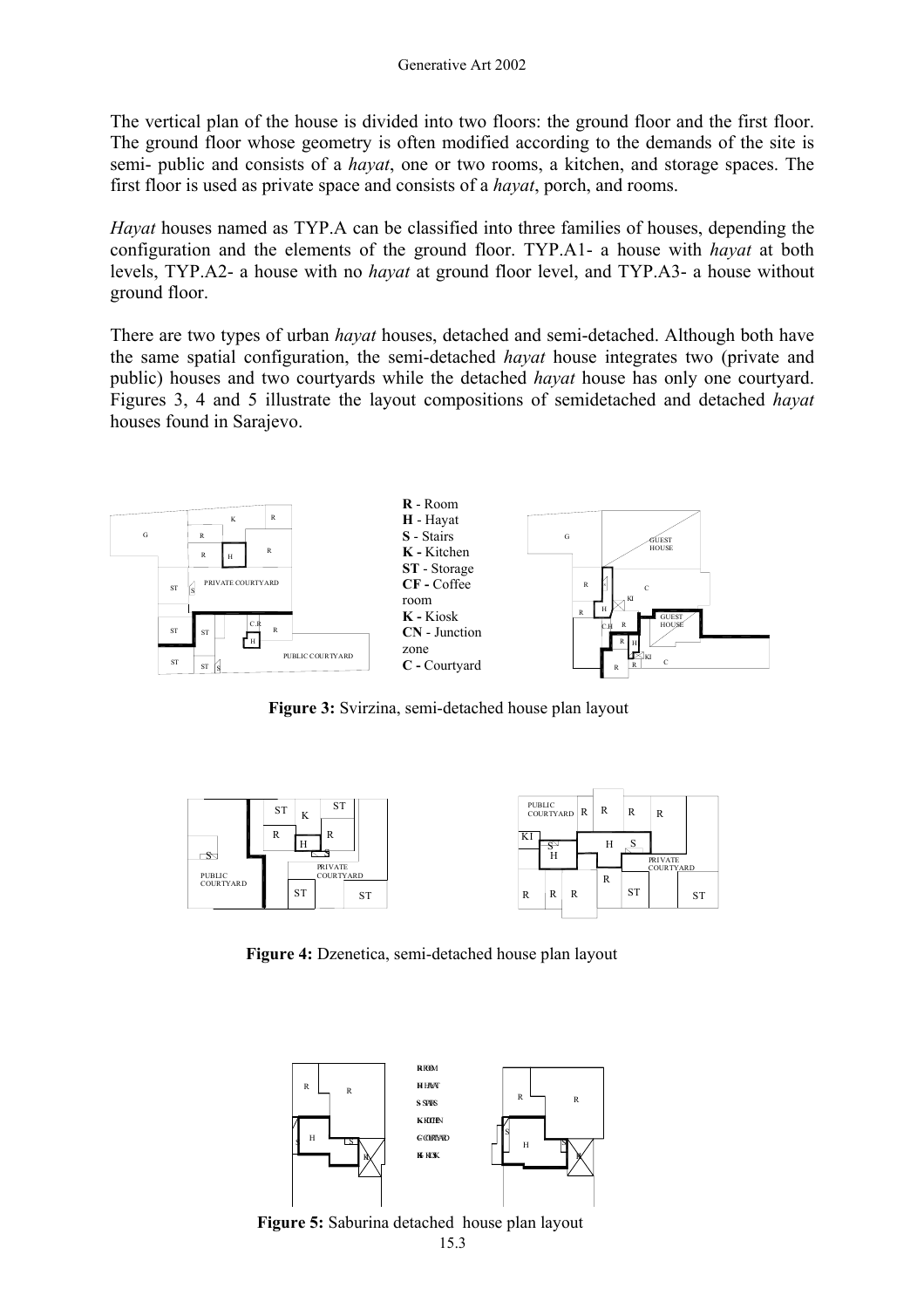# Design by Grammar

Novel interpretations of a *hayat* house are generated using a type-based design approach. Design types are constructed through the notion of generalisation. Here, design is considered as a process that begins with a primitive type and progresses to a specific design. Starting from a specific type to create a design emphasises certain relationships, over others that are treated secondary or are ignored as the design process progresses.

Four steps are used to generate interpolations of a *hayat* house:

- 1. Primitive *Hayat* house generations: generates three TYP. A1, A2, and A3 *hayat* **houses**
- 2. Sub-house generation: generates sub-house types of TYP. A1.
- 3. House variations: generates variations of TYP. A1.1
- 4. House development: articulates TYP. A1.1 variations from 3.

#### **1. Primitive** *Hayat* **House Generations**

This first step illustrates the construction of primitive *hayat* houses. Here, the generic vocabulary, relationships between vocabulary elements and shape rule schemas that generate primitive *hayat* houses are extracted from the analysis of the *hayat* house precedents in the corpus. To define a shape grammar for primitive houses four phases are introduced:

Phase 1: definition of a vocabulary,

- Phase 2: identification of the spatial relations between vocabulary elements,
- Phase 3: creation of a family of spatial relations, and
- Phase 4: definition of rules.

#### *Phase 1*

Phase 1 defines the vocabulary of the grammar as shown in figure 6. The vocabulary consists of five elements: the overall room space, shown as a U shape and labelled RS, can be used in both the ground and the first floor; the *hayat*, shown as a square and labelled GH for ground floor and FH for the first floor; the ground floor room space, shown as a rectangle and labelled GR; the wall, indicated by a line and labelled W, can be a part of a *hayat* or a ground floor room space; the stairs, shown as a rectangle with a diagonal line in it and labelled S.

To construct primitive houses, the ways that vocabulary elements can be combined with one another must be specified. The compositions of the vocabulary elements are given with spatial relations in phase 2.

#### *Phase 2*

Phase 2 defines spatial relations between vocabulary elements. Spatial relations are compositional ideas for making primitive *hayat* houses. Three of these spatial relations are illustrated in figure 7. They are defined in the following ways:

(1) Room / *hayat* compositions: a room (shown as a U shape) surrounds the *hayat*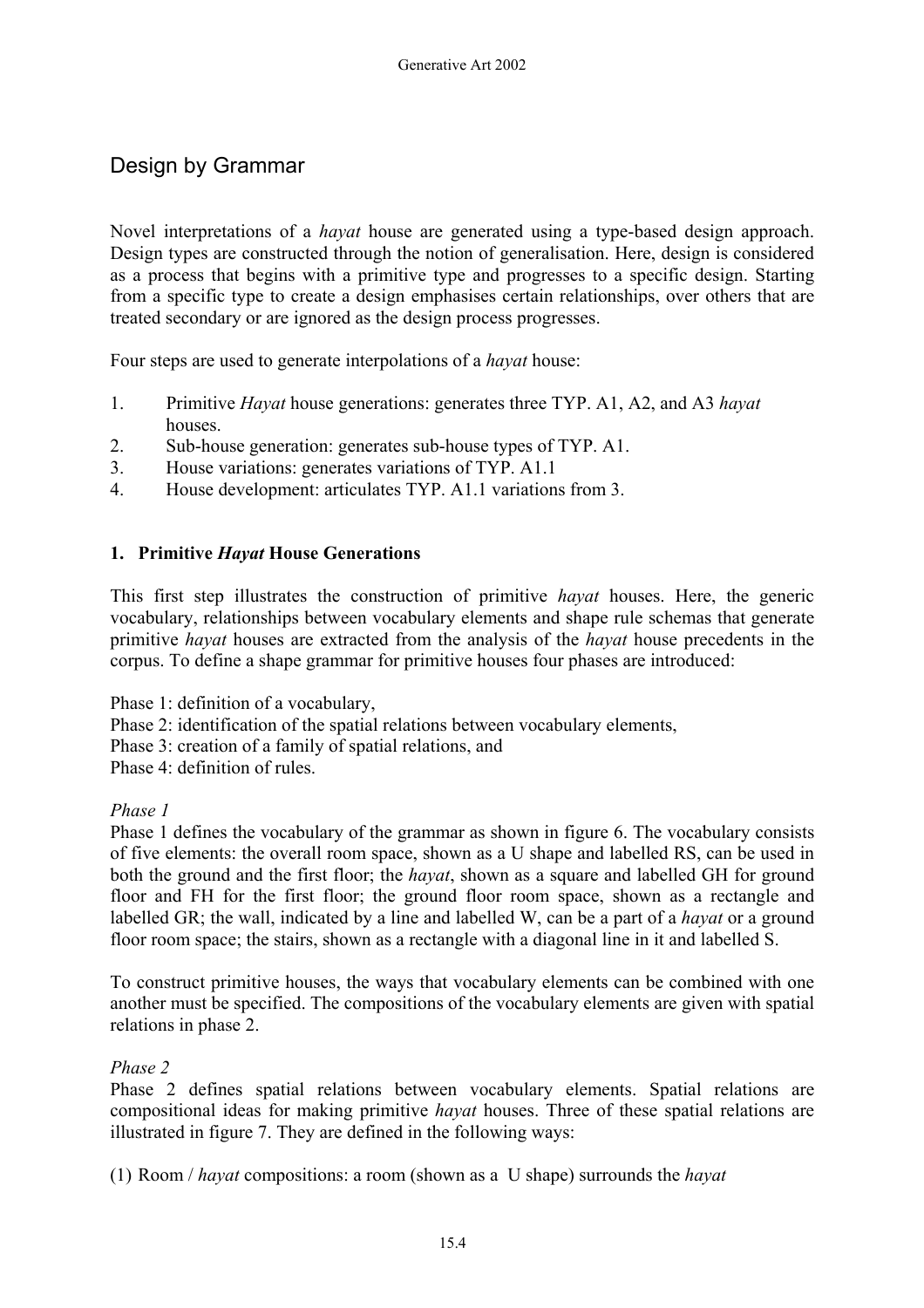(a square).

- (2) Ground floor and stairs: defines placement of stairs on the ground floor. The stairs are in relation to the wall, labelled, W that can be a part of the *hayat* or ground floor room space.
- (3) First floor *hayat* and stairs: describes the connection between the stairs and the first floor *hayat*.

In a spatial relation, the vocabulary elements can be arranged in many different ways. For the sake of simplicity, spatial relations with the same vocabulary elements, whether they are the same or different, are categorised in-groups and designated as family.

## *Phase 3*

Phase 3 organises spatial relations with the same vocabulary elements but different configurations into family groups as shown in figure 8. Three family groups are illustrated. The first one illustrates two configurations: on the ground and the first floors, between the *havat* and room space. The second family group illustrates the three different configurations between stairs and wall. Depending on the chosen house, the wall can be part of *hayat* or ground floor room space. For example, to generate TYP. A1 house rule 0.1 should be selected. This rule starts house generation with ground floor *hayat,* which has labelled wall on it. To generate TYP.A2 house rule 0.2 should be selected. This rule starts house generation with ground floor room space, which has labelled wall on it. In both, labelled walls indicate where the rules between stairs and wall can be applied.

The third family group illustrates five different configurations between the stairs and the first floor *hayat*. These spatial relations are the basis for the rules given in phase 4.

## *Phase 4*

Phase 4 defines the initial shape and starting rules as shown in figure 9, and shape rules: group 1, 2, and 3 in terms of spatial relations as shown in figure 10. There are three different types of starting rules that define three different types of *hayat* houses extracted from the analysis: Rule 0.1 defines TYP.A1 (a house with a *hayat* at both the ground and first floor levels), rule 0.2, TYP.A2 (a house with no *hayat,* but only rooms, at the ground level), and rule 0.3, TYP.A3 (a house with no ground floor at all)*.* In this study only TYP.A1 house derivation, and development is illustrated.

The shape rules specify the ways in which vocabulary elements of each type of house are put together. They are divided into three groups, corresponding to the three groups of spatial relations, as shown in figure 10:

Group 1 rules specify the location of the overall room space around the ground floor and first floor *hayat*.

Group 2 rules define placement of stairs on the ground floor.

Group 3 rules define the possible arrangements between the stairs and the first floor *hayat*.

Technically, group 3 rules operate on two different levels, the ground floor and the first floor. The left side of the rule determines the location of the stairs on the ground floor and the right side of the rule shows the location of the first floor *hayat* in relation to the stairs. The stairs belong to both levels and serve as a connecting element between the two. These rules determine the configuration of the first floor with respect to the ground floor.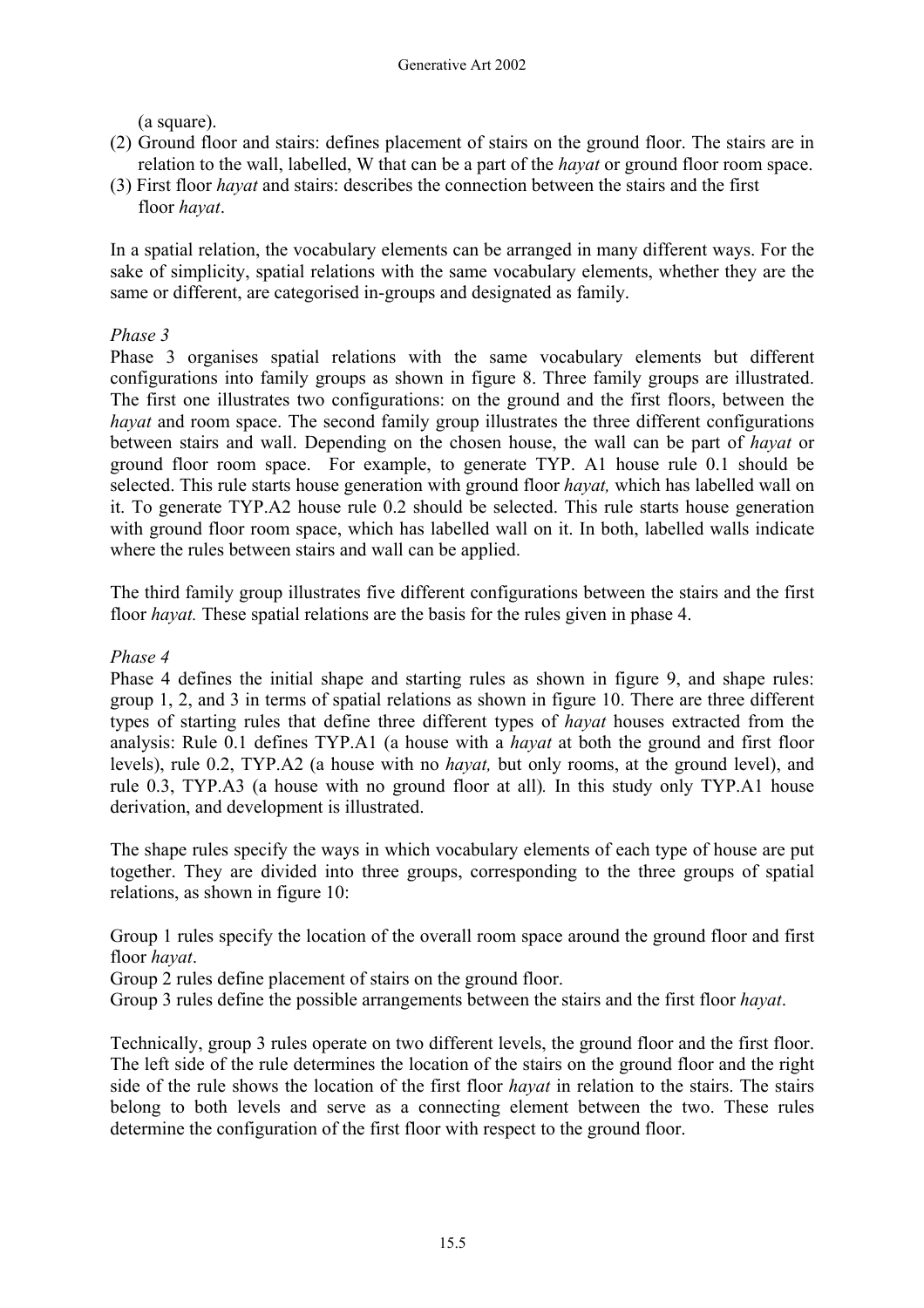### **1.1 The Application of the Rules to Designs**

In this study only the derivation, and development of TYP.A1 (a house with a *hayat* at both the ground and first floor levels) is illustrated. The derivation of Typ.A1 house begins with a starting rule 0.1 shown in figure 9. The derivation is divided into two levels allowing the ground floor and first floor plans to be generated separately as shown in figure 11. The ground floor and the first floor plans are distinguished with different line thichnesses. Once the ground floor and the first floor plans are generated, then group 3 rules are used to connect the two floors with the location of the stairs. In order to articulate the space, a 3D representation of primitive TYP.A1 is shown as extruded plan.

#### **2. Sub-House Generation**

The second step for generating *hayat* houses consists of one stage. Here, by applying group 3 rules from step 1, five sub-types of TYP.A1 are generated as shown in figure 12. The location of the stairs plays an important role in sub-type generation.

#### **3- House Variations**

The third step for generating *hayat* houses consists of six stages. In each stage new shape rules are introduced. First, group 4 rules are used to transform sub-types of TYP.A1 for contemporary use. Than, group 5, 6, 7, 8 and 9 rules are used to generate variations of subtypes of TYP.A1. Each primitive house represents the beginning of a design alternative. Some groups have multiple rules while some have only one. The new shape rules are illustrated in figures 13 and 14.

The specifications for group 4 rules are as follows:

Group 4 rules modify sub-types of TYP.A1 for contemporary use, by transforming the first floor *hayat* into a central circulation hall as shown in figure 13. Group 4 rules operate on multiple levels. The left sides of the rules illustrate the composition of the *hayats* located on both the ground floor and the first floor. By applying these new rules of addition, the *hayats* on the first level are expanded, as illustrated on the right side of each rule. The elements of the different levels are distinguished by different line thicknesses*.* On the right side of the rules the new extension (*Ai*) is added to the front of the first floor *hayat,* so that it covers the ground floor *hayat,* and also extends beyond it a certain distance. This creates an overhang. Here the first floor *hayat* is transformed into a central hall by adding an extended *hayat,* which overlooks the garden and overhangs the ground floor *hayat.* Although the *haya*t loses its original function, the concept of it is carried on with extended *hayat* on the first floor. The extended *hayat* can be interpreted as private or semi-private space. The decision about its function and use depends on the designer's intention and on the program of the house.

Group 5, 6, 7, 8 and 9 rules generate elaborated variations of TYP.A1.

The specifications of these rules are as follows:

Group 5 rules mark emergent shapes as shown in figure 13. The left sides of the rules show the first floor as well as parts of the ground floor that are not covered by the first floor. The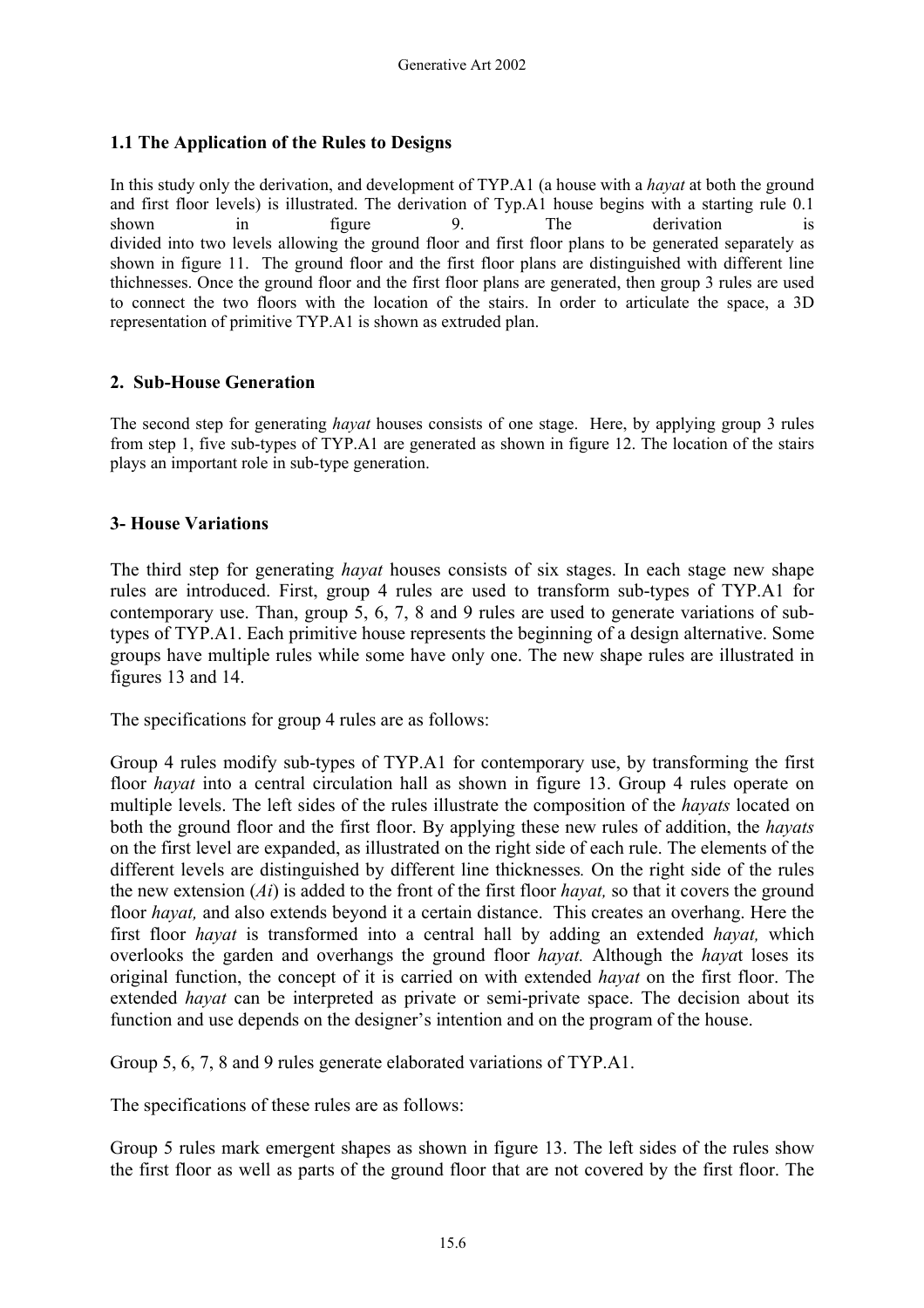right sides of the rules show emergent shapes indicated by label *Xi.* These emergent shapes are used to expand the first floor layouts in further stages of the design.

Group 6 has only one rule. This rule partitions the U shaped room space at the first floor level into five sections, a1, a2, b1, b2, and c as shown in figure 13. These partitions are used to generate variations of TYP.A1 in further stages of the design.

Group 7 rules add new spaces, labelled *Xi,* above the ground floor to the first floor layouts, thus expanding the total floor area. Depending on the designer's conception, a variety of addition rules can be extracted.

Groups 8 and 9 each have only one rule.

The group 8 rule subtracts the section a1, a2, b1, b2 or c, from the first floor plan, thereby generating variations of TYP.A1. However, in the graphic representation of the rule in figure 14, only subtraction of section b1 is illustrated to depict how the rule operates.

The group 9 rule erases room partitions and units the rooms in to one space. Both Group 8 and 9 rules are generic and can be applied to both floors. In figure 14 the graphic representation depict how the rule operates.

## **2.1 The Application of the Rules to Designs**

Figure 15 illustrates derivation of TYP.A1.1 house variations in seven stages. In each stage of constructing primitive houses a specified group of rules applies. Figure 16 illustrates a partial set of TYP. A1 houses generated through above given rules. These houses are abstract forms. They are articulated by introducing new relationships and modifying existing ones in the following section.

## **4. House Development**

The fourth step in the generation of *hayat* house interpolations illustrates the development of TYP.A1.1 variations in four stages. Four new groups of shape rules, group 10, 11, 12, and 13 are introduced for house development. The new shape rules are illustrated in figure 17.

The specifications of these rules are as follows:

Group 10 rules illustrated in figure 17 generate different layouts of U shaped room spaces by partitioning them. These rules apply on both the ground and the first floor. The rules 10.1 and 10.2 generate partial set of partitions as illustrated in figure 18. Then rule 10.3 replaces the *hayat* with a new *hayat* (with attached partition walls) from the set. The type of chosen partition is identified by a number (tp*i*) in the set. Group 10 rules generate rough room layouts for both the ground floor and the first floor. These layouts are used as templates for further articulation of inner spaces.

Group 11 rules modify the first floor *hayat* in accordance with a given condition  $(wI = w2)$  as shown in figure 17. The *w* indicates the width of the spaces (circulation areas) around the stairs. This constraint, which requires all widths to be equal, derives from functional concerns. Two issues are taken into consideration: creating functional circulation areas around the first floor stairs, and providing an access to the extended *hayat* from the first floor *hayat*. The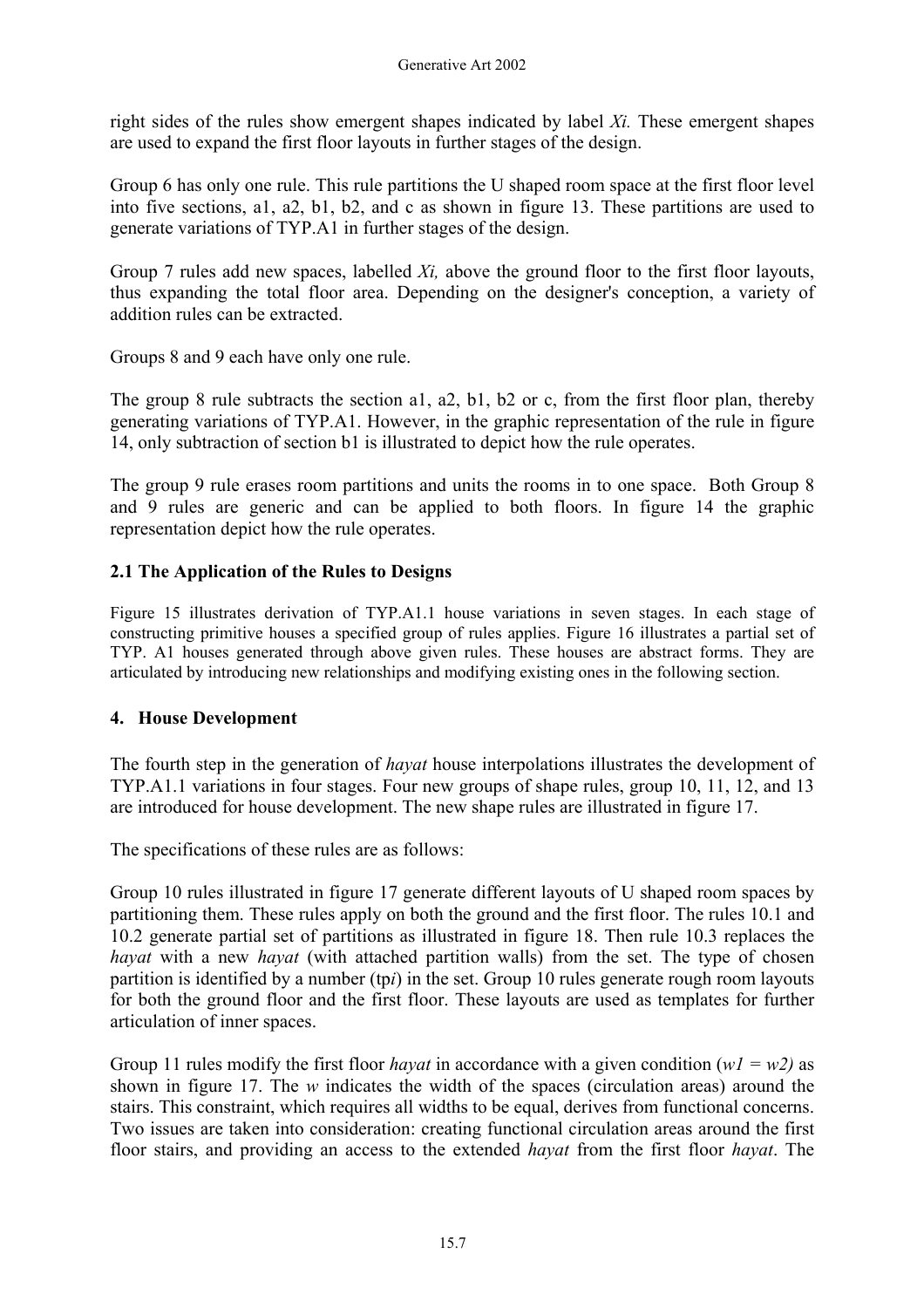default square shaped *hayats* are modified, depending on the location of stairs, and in accordance with the given constraint.

Group 12 rules modify the form of the house through another set of constraints as shown in figure 17. Here the emphasis is given to the configuration of the form and layout of the houses. The new rules, which modify the form and the layouts of the houses, are created on the bases of certain qualitative judgments, as explained below.

Rule 12.1 adjusts the uneven cantilevering portions of the first floor in relation to the ground floor as illustrated on the left side of the rule. The right side of the rule extends the ground floor with respect to the first floor under the constraint  $l = l/2$ . The *l* here indicates the size of the cantilevering portion with respect to the ground floor. The rule generates even cantilevering portions on the first floor creating a visually balanced house form.

Rules 12.2 and 12.3 modify the corner of the room into an architecturally acceptable form. The left sides of the rules illustrate the adjacency relations between any two rooms on the first floor. On the right sides of the rules, the adjacency relations between the rooms are modified, creating clear-cut corners for each room.

Rule 12.4 elevates the extended *hayat* (A*i*) from the first floor level. This rule is a generalised version of several rules. Only one vertex of the extended *hayat* (A*i*) and the first floor *hayat*  (FH) have assigned values (*xi, yi, zi*) to illustrate that the extended *hayat* is elevated from the first floor *hayat* under a given condition z2>z1. This rule is derived from the original *hayat* house designs in which some parts of the *hayat* have elevated floors. By applying this rule, the extended *hayat* is separated from the first floor, keeping its stylistic characteristics.

Group 13 rules transform the schematic house designs into architectural representations. as shown in figure 17.

## **2.1 The Application of the Rules to Designs**

In figures 19 and 20, TYP. A1.1 variations are articulated in four stages. In each stage of the development of the houses, a specified group of rules applies. Figure 21 illustrates a partial set of typologically related TYP. A1 *hayat* house interpolations.

# **Conclusion**

In this study, a portfolio of typologically related *hayat* house interpolations is generated. An informal shape grammar is used to illustrate the practical applicability of a computational method for form generation.

This computational design method has two folds. First, it utilises the generation of standardised designs while respecting the existing stylistic characteristics in a given architectural context. Second, it provides an apparatus for continuing transformation of an existing type leading to a new type generation in language.